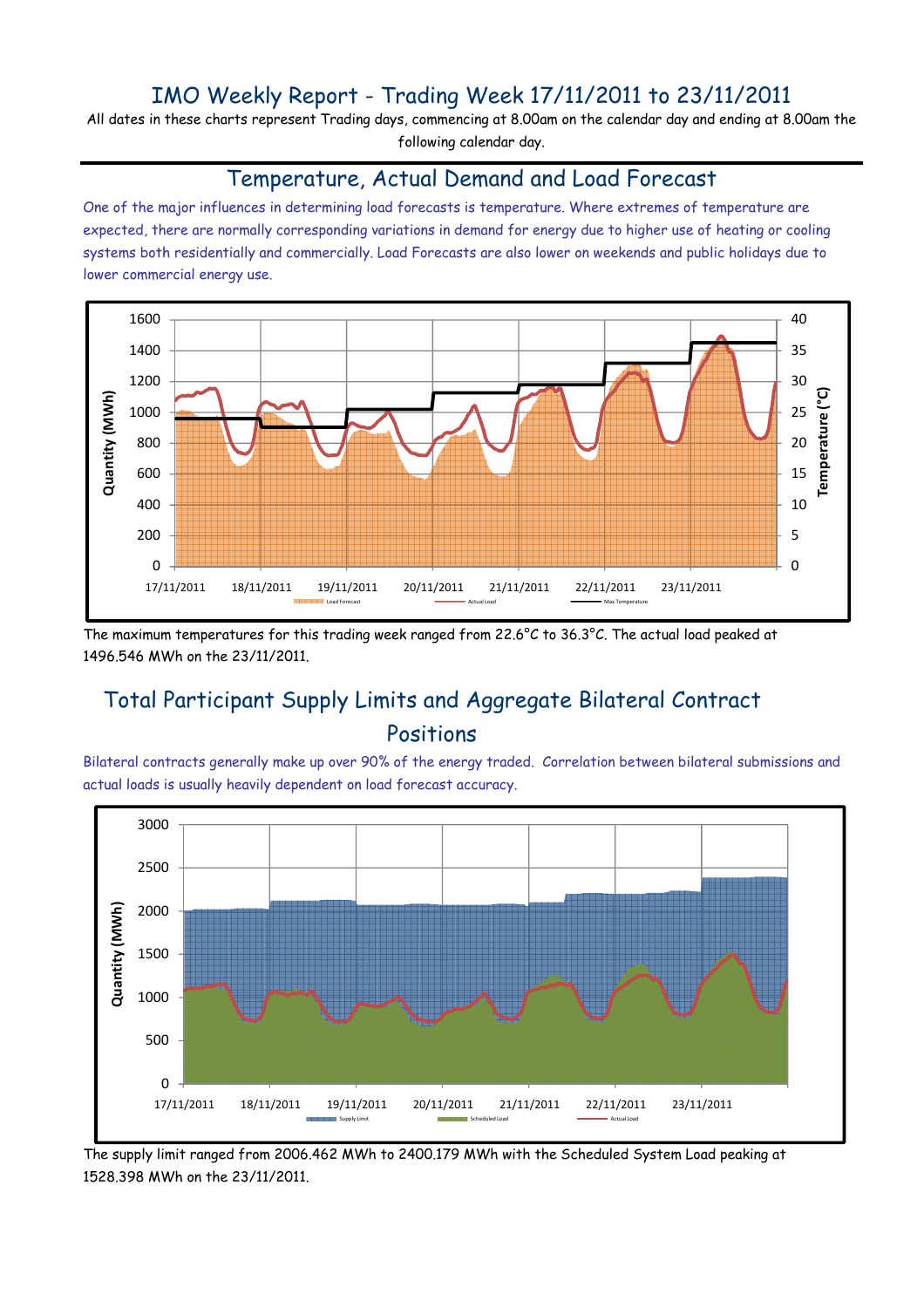### Net Balancing Market Trades

Bilateral contracts and STEM trading are generally based on the forecast energy requirements of Participants. When the forecast requirements are higher or lower than the actual requirements for a day, this Market energy must be bought and sold in the balancing mechanism. This graph shows the estimated net balancing trades.



The majority of the balancing activity this week occurred within Balancing Supply. The maximum balancing demand for the week reached 20.378 MWh on the 18/11/2011. The maximum balancing supply for the week reached -308.752 MWh on the 22/11/2011.

# Total Traded Energy

This chart represents a comparison between the total net energy that is traded in Bilateral Contracts, the STEM and the balancing mechanism. Balancing Supply represents cases in which the total contract position is greater than the demand and customers must supply energy back to balancing. Balancing Demand represents cases in which the total contract position is less than the demand and customers must purchase energy from balancing.



Total balancing supply equalled -38317.77 MWh whereas total balancing demand equalled 61.63 MWh. The Total STEM Traded quantity was 10510.131 MWh, with the STEM Clearing Quantity ranging between 2.8 MWh and 191.907 MWh.